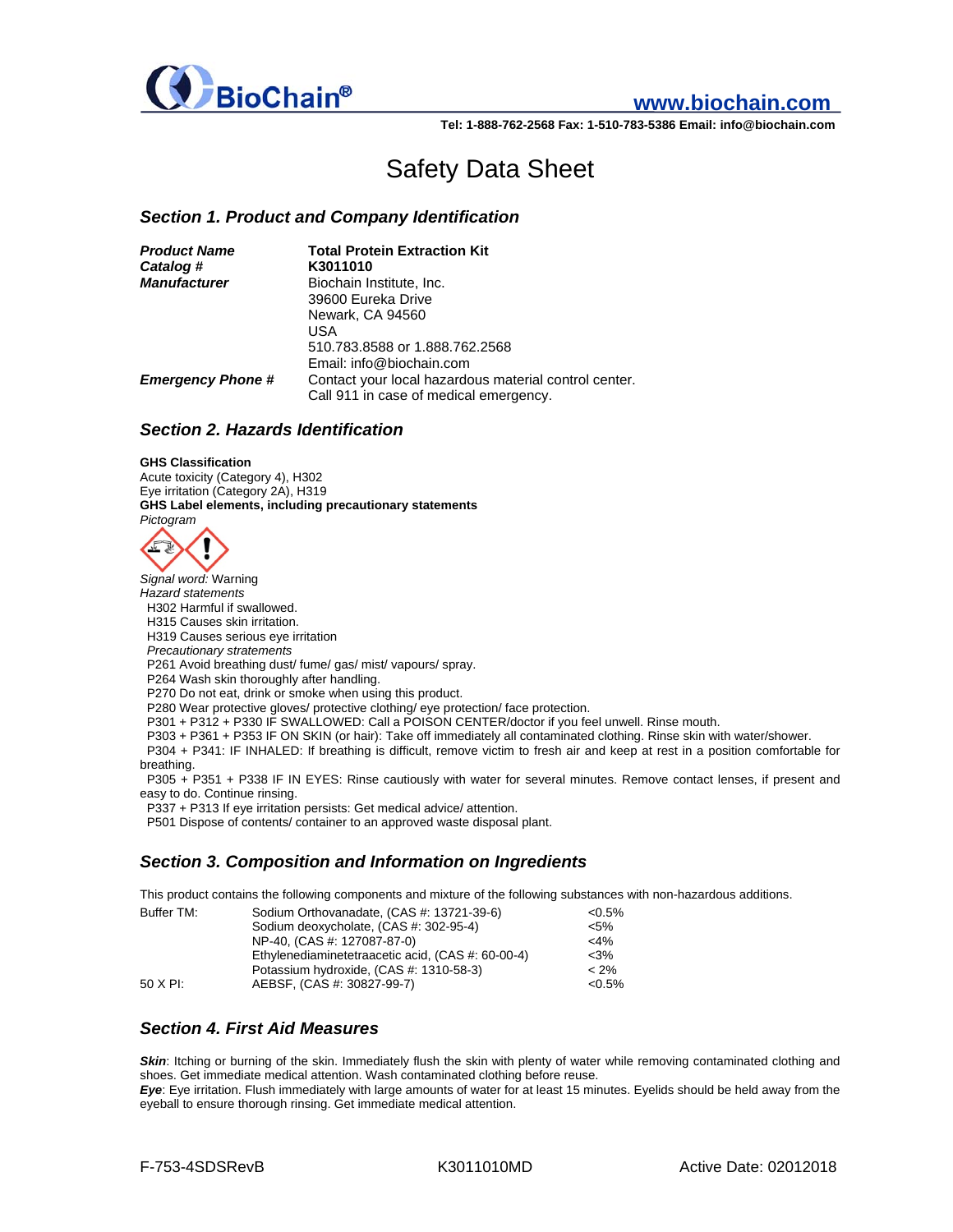

## **www.biochain.com**

#### **Tel: 1-888-762-2568 Fax: 1-510-783-5386 Email: info@biochain.com**

*Inhalation*: Remove exposed person from source of exposure to fresh air. If not breathing, clear airway and start cardiopulmonary resuscitation (CPR). Avoid mouth-to-mouth resuscitation. *Ingestion*: Get immediate medical attention. Do not induce vomiting unless directed by medical personnel.

## *Section 5. Fire Fighting Measures*

*Extinguishing media:* water spray, carbon dioxide, dry chemical or appropriate foam. *Special firefighting procedures:* wear self-contained breathing apparatus and protective clothing to prevent contact with skin and eyes.

#### *Section 6. Accidental Release Measures*

Keep unnecessary people away; isolate hazard area and deny entry. Small spills: Absorb with an inert dry material and place in an appropriate waste disposal container. Clean by spreading water on the contaminated surface and dispose of according to local and regional authority requirements. Large spills: Dike far ahead of liquid spill for later disposal. Do not flush to sewer or waterways. Prevent release to the environment if possible.

## *Section 7. Handling and Storage*

*Handling:* Avoid contact with eyes, skin, and clothing. Keep container closed. Wash thoroughly after handling. **Storage:** Keep container tightly closed and store in a refrigerator.

#### *Section 8. Exposure Controls/Personal Protection*

*Exposure Controls:* Ensure that eyewash stations and safety showers are proximal to the work location. *Eyes and Face:* Splash goggles. *Body:* Lab coat. *Respiratory:* Be sure to use NIOSH/MSHA approved respirator or equivalent. Wear appropriate respirator when ventilation is inadequate. *Hands*: Gloves.

#### *Section 9. Physical and Chemical Properties*

Refer to 3. Composition/Information on Ingredients.

#### *Section 10. Stability and Reactivity*

*Stability and Reactivity:* The product is stable *Incompatibility with Various Substances* No decomposition if used according to specifications. No dangerous reactions known.

#### *Section 11. Toxicological Information*

*Primary Irritant Effects:* Harmful if ingested. **On the Eye:** Cause eye irritation. **Sensitization:** No sensitizing effects known.

#### *Section 12. Ecological Information*

Data is not yet available.

#### *Section 13. Disposal Considerations*

#### *Waste Information:*

Must not be disposed of together with household garbage. Do not allow product to reach sewage system. Hand over to hazardous waste disposers.

Waste must be disposed of in accordance with federal, state and local environmental control regulations.